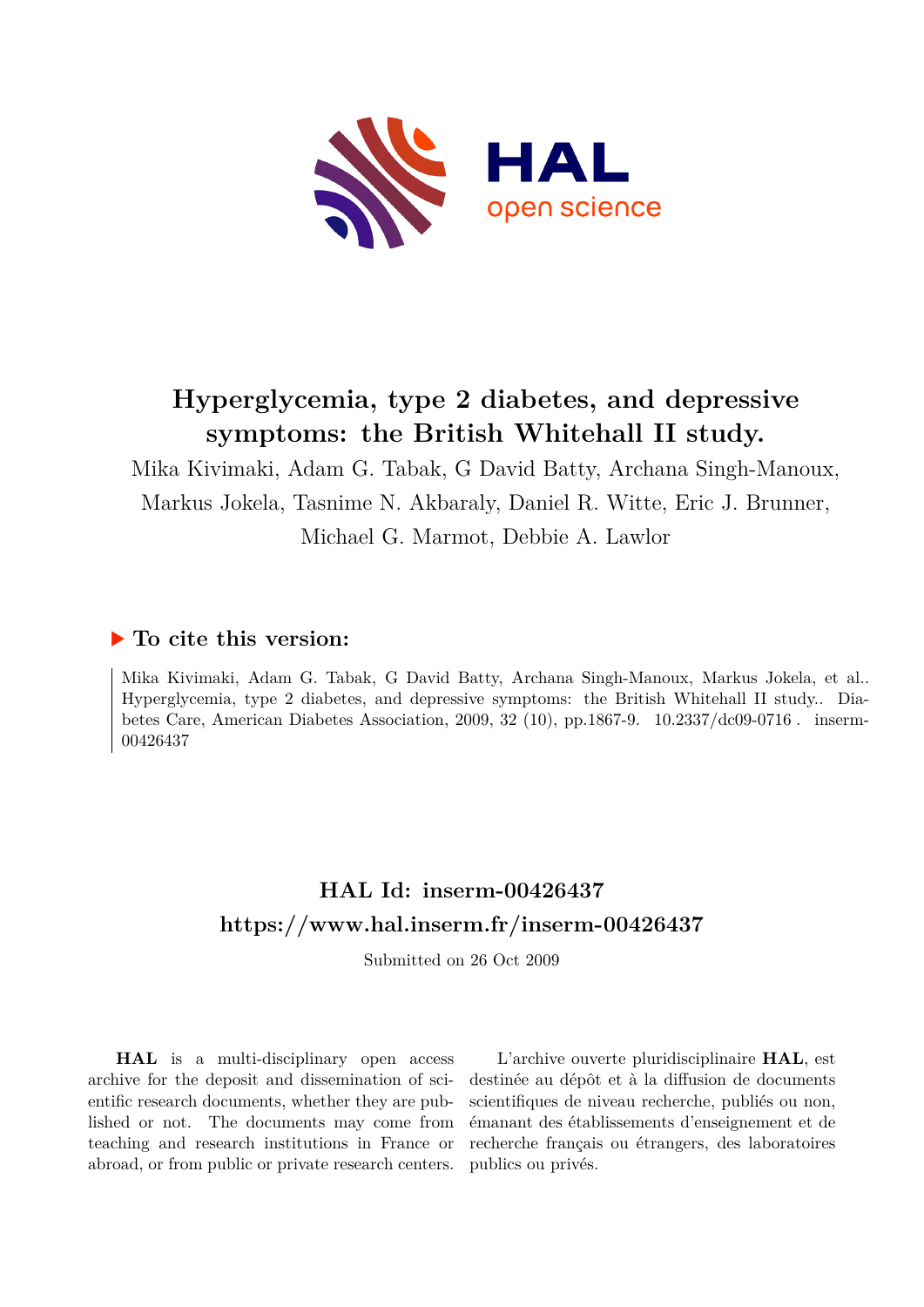#### BRIEF REPORT DC09-0716

## **Hyperglycaemia, Type 2 Diabetes and Depressive Symptoms: The British Whitehall II**

## **Study**

Running title: Glycaemia, Diabetes and Depressive Symptoms

Mika Kivimaki, PhD,<sup>a,b</sup> Adam G. Tabak, MD, PhD,<sup>a,c</sup> G. David Batty, PhD,<sup>d,e,f</sup> Archana Singh-Manoux, PhD,<sup>a,g</sup> Markus Jokela, PhD,<sup>a</sup> Tasnime N. Akbaraly, PhD,<sup>a,h</sup> Daniel R. Witte, MD, PhD<sup>i</sup> Eric J. Brunner, PhD,<sup>a</sup> Michael G. Marmot, PhD,<sup>a</sup> Debbie A. Lawlor, MD, PhD<sup>j</sup>

(a) Department of Epidemiology and Public Health, University College London, UK

(b) Finnish Institute of Occupational Health, Helsinki, Finland

(c) Semmelweis University Faculty of Medicine, 1st Department of Medicine, Hungary

 $^{(d)}$  MRC Social & Public Health Sciences Unit, University of Glasgow, Glasgow, UK

(e) Centre for Cognitive Ageing and Cognitive Epidemiology, Department of Psychology,

University of Edinburgh, Edinburgh, UK

(f) Renal and Metabolic Division, The George Institute for International Health, Sydney, Australia

 $(9)$  INSERM U687-IFR69, AP-HP, Paris, France

(h) INSERM U 888, Montpellier F-34093, France

(i) Steno Diabetes Center, Gentofte, Denmark

<sup>(j)</sup>MRC Centre for Causal Analyses in Translational Epidemiology, University of Bristol, UK

Address correspondence and reprint requests to:

Prof. Mika Kivimaki, Department of Epidemiology and Public Health, 1-19 Torrington Place, University College London, London WC1E 6BT, UK

Email : m.kivimaki@ucl.ac.uk

Tel:+44(0)20 7679 8260, Fax: +44(0)20 74196732

MANUSCRIPT STATISTICS: 979 words in text; 136 in abstract; 4 references; 1 figure, 1 Annex.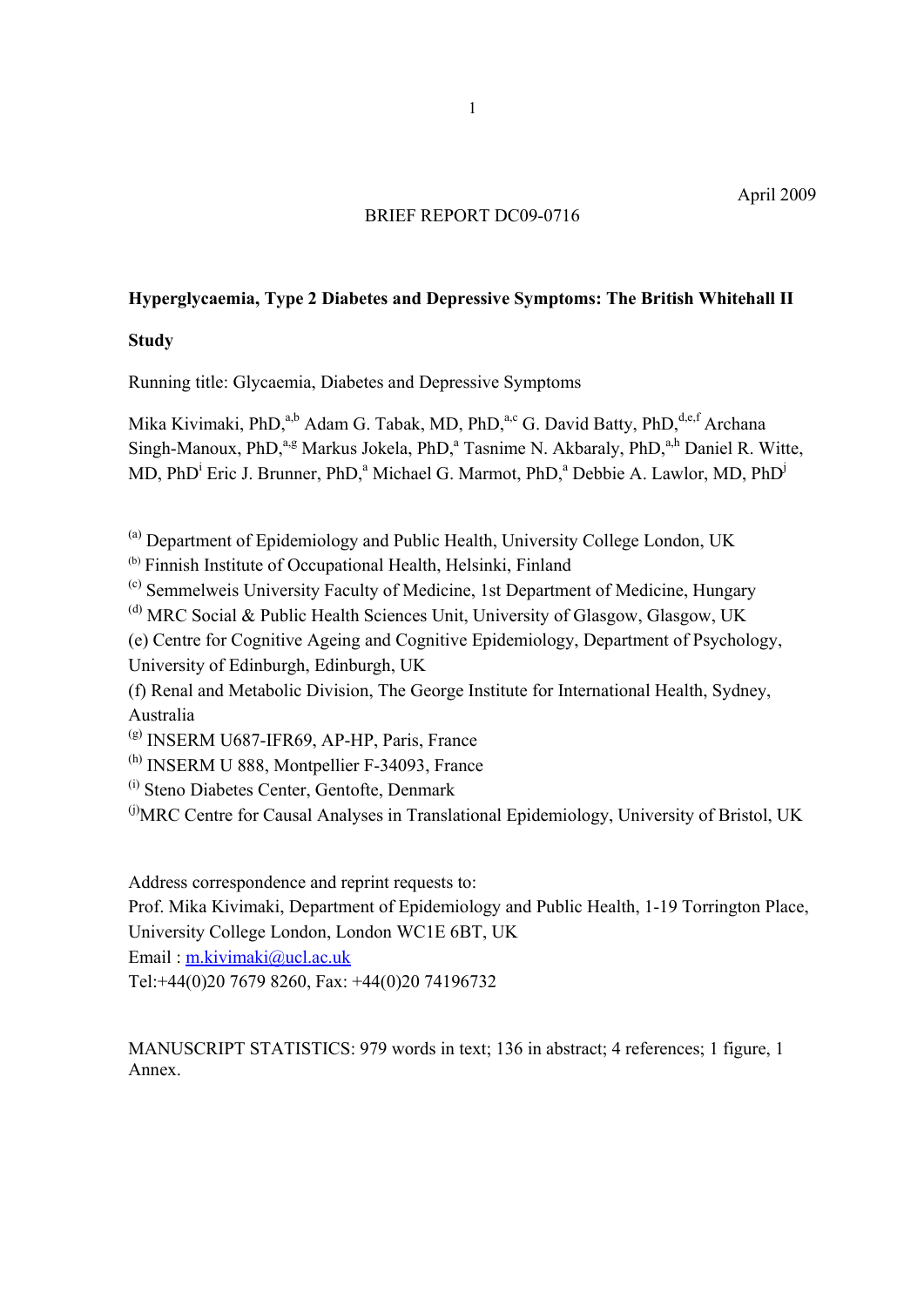## **ABSTRACT**

OBJECTIVE―The recent suggestion that impaired fasting glucose may protect against depression, whereas a diagnosis of diabetes might then result in depression, warrants further examination.

RESEARCH DESIGN AND METHODS―Cross-sectional analysis of 4228 adults (mean age 60.7 years, 73.0% male) who underwent oral glucose tolerance testing and completed the Center for Epidemiologic Studies Depression (CES-D) scale.

RESULTS―After adjustment for demographic factors, health behaviours and clinical measurements (BMI, waist circumference, lipid profile and blood pressure), there was a 'U' shaped association between fasting glucose and depression (Pcurve=0.001), with elevated CES-D at low and very high glucose levels. This finding was replicable with 2-hour postload glucose ( $p=0.11$ ) and HbA1c ( $p=0.007$ ).

CONCLUSION―The 'U'-shaped association between blood glucose and CES-D, with the lowest depression risk seen amongst those in the normoglycaemic range of HbA1c did not support the hypothesized protective effect of hyperglycaemia.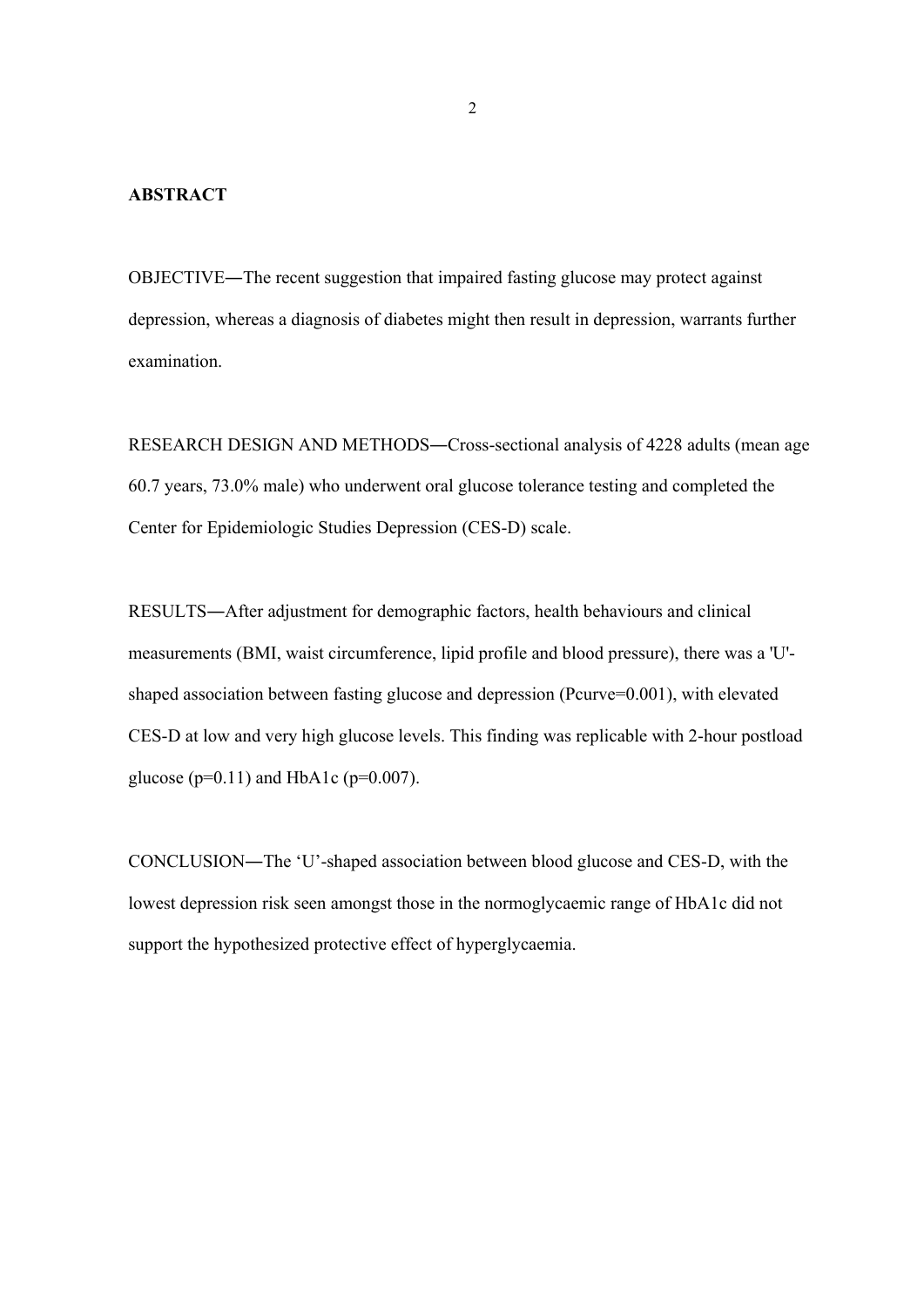The association between type 2 diabetes and depression, both major public health challenges, remains unclear (1-8). In a recent U. S. report, people with type 2 diabetes had an increased risk of depressive symptoms, whereas, conversely, in non-diabetic individuals higher impaired fasting glucose (IFG) appeared to confer protection against depression (7). While an increased prevalence of depression in people receiving a diagnosis of a pernicious chronic disease such as type 2 diabetes is perhaps unsurprising, the apparent counter-intuitive protective effect of IFG warrants further scrutiny. In the Whitehall II study we were able to explore the relationship between depression and a greater range of glycaemia measures [fasting and postload glucose, glycated haemoglobin 1c (HbA1c)] than has previously been possible.

**RESEARCH DESIGN AND METHODS―**In 2003/04 data collection phase of the Whitehall II study (described in detail elsewhere)(9), 4228 men and women aged 50 to 74 years completed a depression questionnaire and, if without known diabetes, underwent an oral glucose tolerance test (OGTT). Venous blood samples were taken after at least 8 hours of fasting, before OGTT, and at 2-hour post administration of a 75g glucose solution. Blood glucose was measured using the glucose oxidase method (10) on a YSI MODEL 2300 STAT PLUS Analyzer (YSI Corporation, Yellow Springs, OH, USA) (mean coefficient of variation (CV):  $1.4\% - 3.1\%$ )(11). Diabetes was defined by a fasting glucose  $\geq 7.0$  mmol/L or a 2-hour postload glucose ≥11.1 mmol/L or reported doctor diagnosed diabetes or use of diabetes medication (12). In non-diabetic participants, we classified moderate hyperglycaemia as IFG (fasting glucose between 5.6 to 6.9 mmol/L) and Impaired Glucose Tolerance (IGT, 2-hour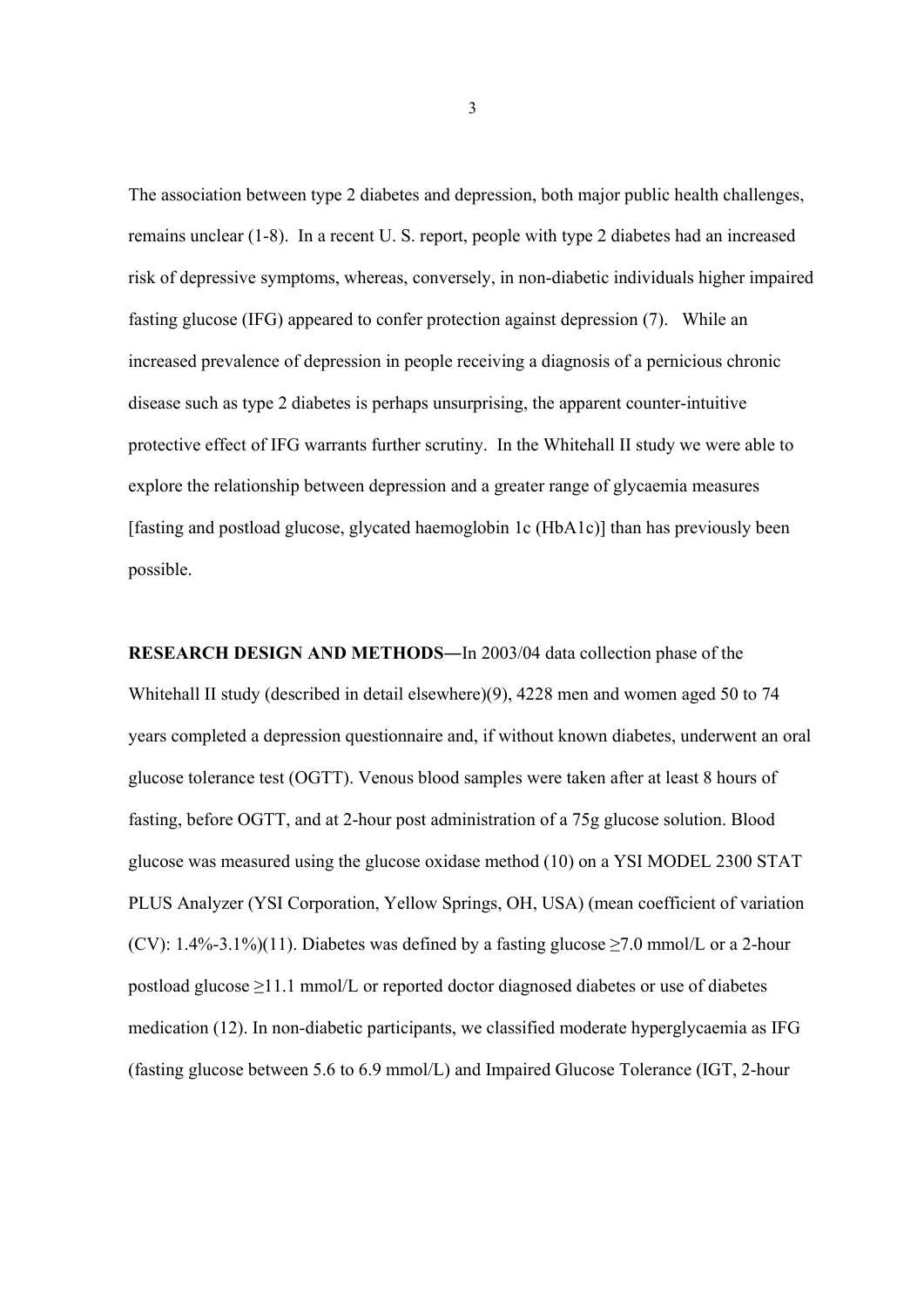postload glucose between 7.8 and 11.0 mmol/L)(12). HbA1c was measured on whole blood with a calibrated HPLC system (CV: 0.8%).

 Depressive symptoms were assessed with the Center for Epidemiologic Studies Depression scale (CES-D) summary score (13), a measure that has been validated among diabetic patients (14). Ethnicity (white or non-white), body mass index [weight (kg) per height squared  $(m^2)$ ], waist circumference (cm), systolic and diastolic blood pressure (mm Hg), HDL- and LDL-cholesterol (mmol/L), triglycerides (mmol/L), current smoking (yes/no), alcohol consumption (none, 1 to 3 units per day, >3 units per day) and physical inactivity (<2.5 hrs moderate and <1 hr vigorous exercise per week) were measured according to standardised protocols.

#### **Statistical methods**

All 4228 participants had adequate data on CES-D and diabetes status, but there were some missing data for some of the different glucose parameters. Thus, our different analyses are based on between 3945 (93.3% of the 4228) and 4228 (100%) of the eligible participants. Values for triglycerides were log-transformed prior to analyses due to skewed distribution. We used linear regression analysis to model the associations of IFG and IGT with the CES-D score. The shape of the associations between fasting glucose, postload glucose, HbA1c and CES-D were studied by treating all these measures as continuous variables. To test for curvilinear trends a squared term of the glycaemic measures was added to an equation containing the linear term. The models were adjusted for age, sex, ethnicity and clinical characteristics (BMI, waist, systolic and diastolic blood pressure, HDL- and LDL-cholesterol,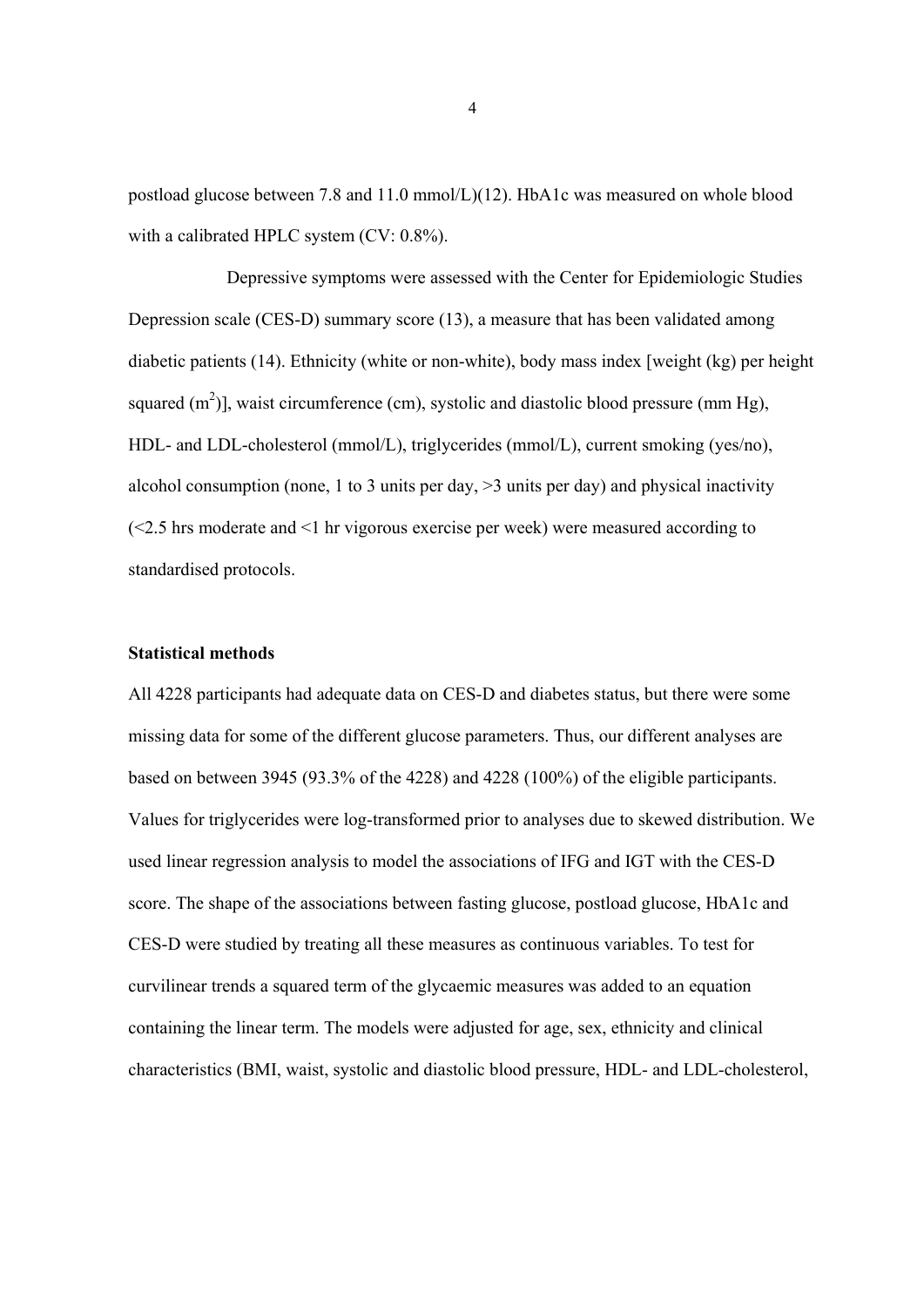triglycerides, smoking, alcohol consumption, and physical activity). The statistical tests were performed with Stata version 10.1.

**RESULTS―**Of the 4228 participants, 2038 (73.0%) were men and 3895 (92.1%) Caucasian. Mean+SD age was 60.7+6.0 years and the levels of clinical characteristics were 128+17/74+10 mm Hg for systolic/diastolic blood pressure, 1.6+0.4 mmol/L for HDLcholesterol,  $3.58 \pm 1.9$  mmol/L for LDL-cholesterol,  $26.7 \pm 4.4$  kg/m<sup>2</sup> for BMI, and  $94.2 \pm 10.7$ (men) and 84.3+13.0 cm (women) for waist circumference. For triglycerides, median+IQR was 1.2+0.9 mmol/L. Of the participants, 7.9% were current smokers, 16.0% were physically inactive, 17.8% consumed more than 3 units alcohol per day and 16.2% did not consume alcohol regularly. Overall CESD-mean score was 9.9+6.6.

**Fasting glucose—Mean+SD** was 5.55+1.51 mmol/L. Compared to participants with normal fasting glucose  $[n=3038, \text{mean} + SD \text{ CES-D} = 9.9 + 6.7]$ , those with IFG  $(n=735)$ showed a marginally reduced CES-D score [Mean+ SD=9.0+ 6.1, P=0.05], while those with diabetes (n=455) showed an elevated CES-D score [Mean+ SD=11.2+ 7.0, P=0.002] after taking into account age, sex and ethnicity. As shown in Figure 1-Panel A, there was a Ushaped association between fasting glucose and CES-D (Pcurve=0.001 after adjustment for age, sex and ethnicity, n=3986), with elevated CES-D values at glucose levels <4.5 mmol/L and >9.0 mmol/L. The curvilinear trend was robust to additional adjustment for clinical characteristics (P=0.001).

**Postload glucose―**Mean+SD was 6.38+2.09 mmol/L. IGT [n=423, CES-D mean $\pm$ SD=9.49 $\pm$ 6.58] and isolated IGT (n=284) were not associated with CES-D (P>=0.53). However, there was a U-shaped association between postload glucose and CES-D (Figure 1-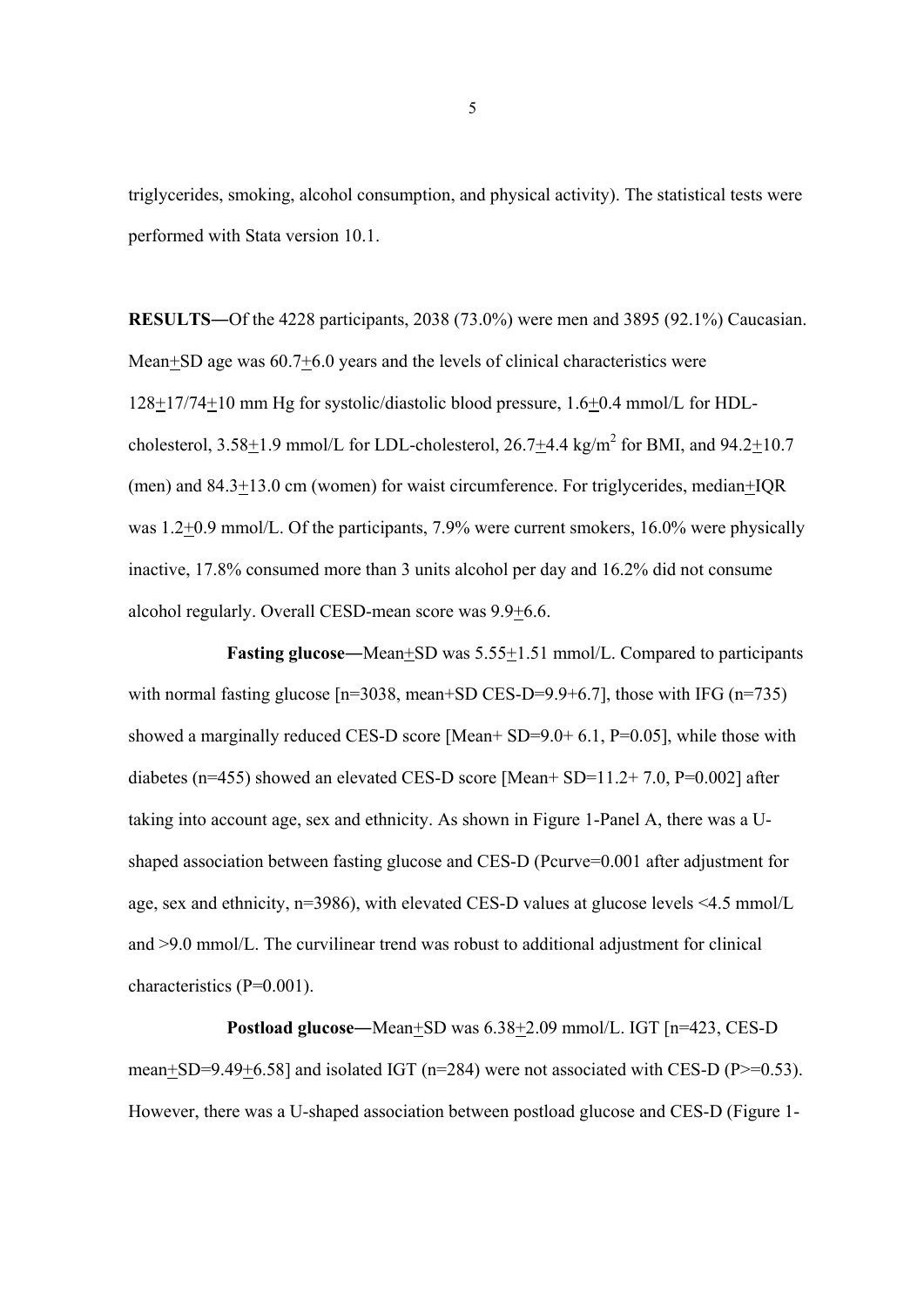Panel B, n=3455,  $P_{curve}$ =0.05 after adjustment for age, sex and ethnicity;  $P_{curve}$ =0.11 after additional adjustment for clinical characteristics).

**HbA1c―**Mean+SD was 5.36+0.73%. Again, a curvilinear association with CES-D was evident (p=0.04, n=4160), Figure 1-Panel C. The lowest CES-D scores were between HbA1c levels 4.0% to 5.5% (nadir 4.4% in age, sex and ethnicity adjusted model) and this was also seen in raw data (Appendix). The curvilinear trend remained after additional adjustment for all clinical characteristics (P=0.007).

**CONCLUSIONS―**We examined the associations of various glycaemic measures, including fasting and postload glucose and HbA1c with symptoms of depression. Our results show slightly lower levels of depressive symptoms among non-diabetic individuals with IFG (7). However, this finding was generated by a 'U'-shaped association between fasting glucose and CES-D with elevated depression scores seen at both ends of the glucose distribution, a finding which was replicated for 2-hour postload glucose and HbA1c. While low depression scores were observed both at normal and prediabetic ranges of fasting and postload glucose, findings from long-term glucose levels (HbA1c) clearly demonstrated that normoglycaemic individuals had the lowest depression risk.

In summary, our results do not support the protective effect of long-term hyperglycaemia but they are in agreement with the recommendation that clinicians consider screening for depression among patients with diabetes. Future research should determine explanatory mechanisms for increased depressive symptoms among non-diabetic individuals with low glucose levels.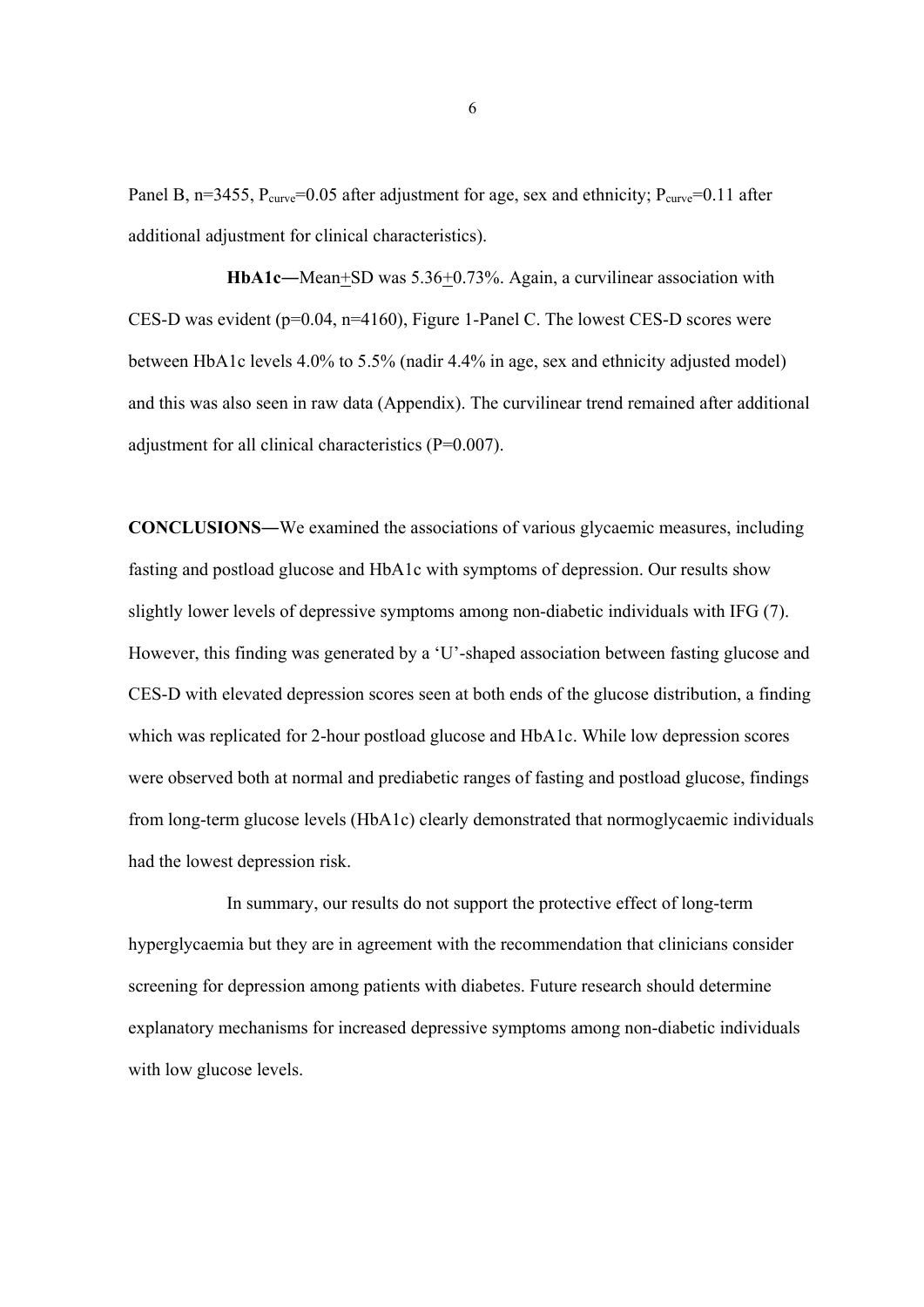**Acknowledgements**: The Whitehall II study has been supported by grants from the Medical Research Council; British Heart Foundation; Health and Safety Executive; Department of Health; National Heart Lung and Blood Institute (HL36310), US, NIH: National Institute on Aging (AG13196), US, NIH; Agency for Health Care Policy Research (HS06516); and the John D and Catherine T MacArthur Foundation Research Networks on Successful Midlife Development and Socio-economic Status and Health. MK is supported by the Academy of Finland; GDB is a Wellcome Trust Research Fellow; AS-M is supported by a 'EURYI' award from the European Science Foundation; JEF is supported by the UK Medical Research Council; MGM is supported by a MRC Research Professorship; DAL works in a centre that receives some core funding from the UK Medical Research Council. The funding bodies have not influenced the conduct of this study or any of its conclusions. The views expressed here are those of authors and not necessarily any funding body.

**Disclosure:** No conflict of interest to disclose.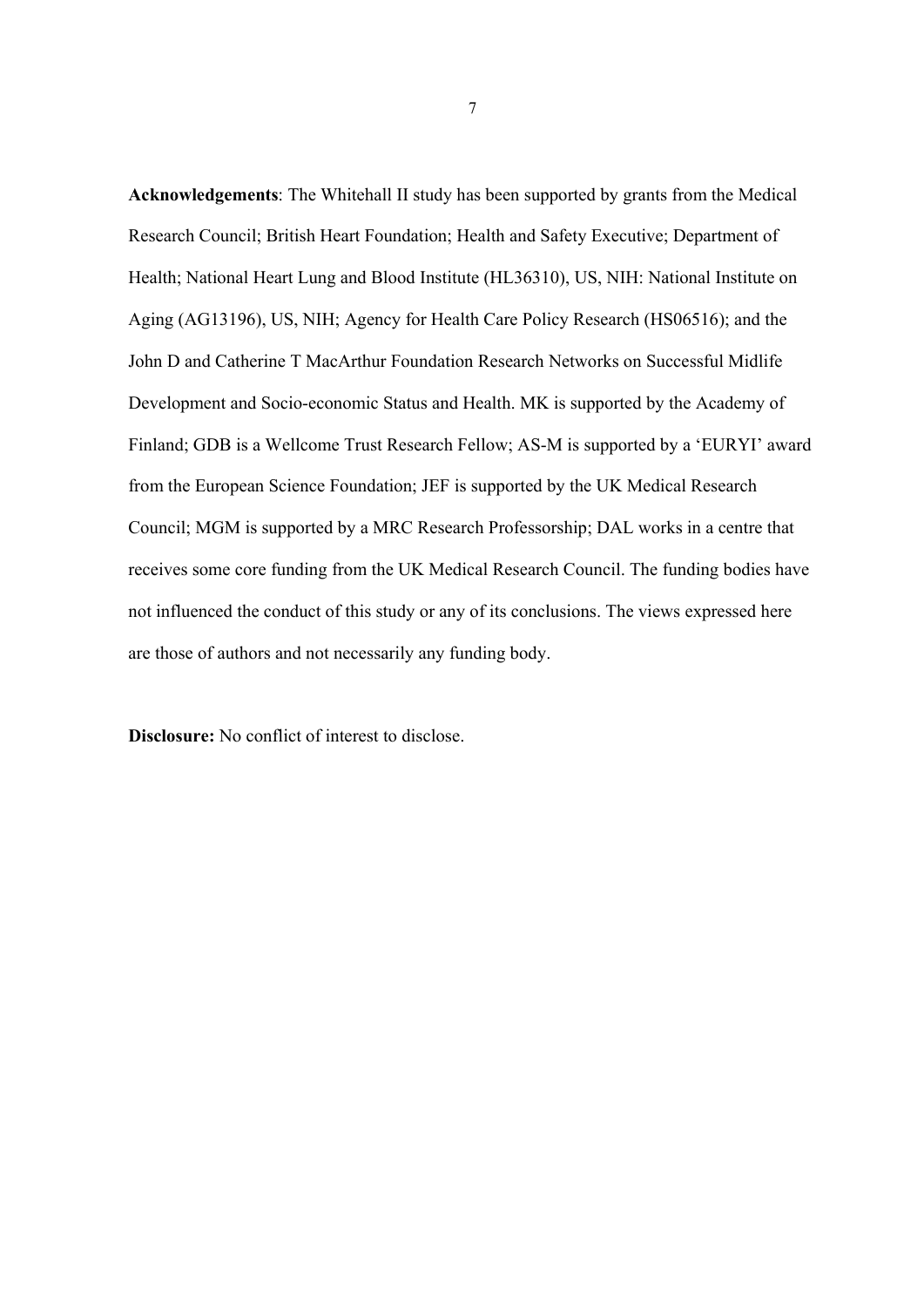## **References**

- 1. Palinkas LA, Lee PP, Barrett-Connor E. A prospective study of Type 2 diabetes and depressive symptoms in the elderly: the Rancho Bernardo Study. Diabet Med 2004;21:1185-91.
- 2. de Jonge P, Roy JF, Saz P, Marcos G, Lobo A. Prevalent and incident depression in community-dwelling elderly persons with diabetes mellitus: results from the ZARADEMP project. Diabetologia 2006;49:2627-33.
- 3. Maraldi C, Volpato S, Penninx BW, et al. Diabetes mellitus, glycemic control, and incident depressive symptoms among 70- to 79-year-old persons: the health, aging, and body composition study. Arch Intern Med 2007;167:1137-44.
- 4. Polsky D, Doshi JA, Marcus S, et al. Long-term risk for depressive symptoms after a medical diagnosis. Arch Intern Med 2005;165:1260-6.
- 5. Brown LC, Majumdar SR, Newman SC, Johnson JA. Type 2 diabetes does not increase risk of depression. CMAJ 2006;175:42-6.
- 6. Kim JM, Stewart R, Kim SW, Yang SJ, Shin IS, Yoon JS. Vascular risk factors and incident late-life depression in a Korean population. Br J Psychiatry 2006;189:26-30.
- 7. Golden SH, Lazo M, Carnethon M, et al. Examining a bidirectional association between depressive symptoms and diabetes. JAMA 2008;299:2751-9.
- 8. Boyle SH, Surwit RS, Georgiades A, et al. Depressive symptoms, race, and glucose concentrations: the role of cortisol as mediator. Diabetes Care 2007;30:2484-8.
- 9. Marmot M, Brunner E. Cohort Profile: the Whitehall II study. Int J Epidemiol 2005;34:251-6.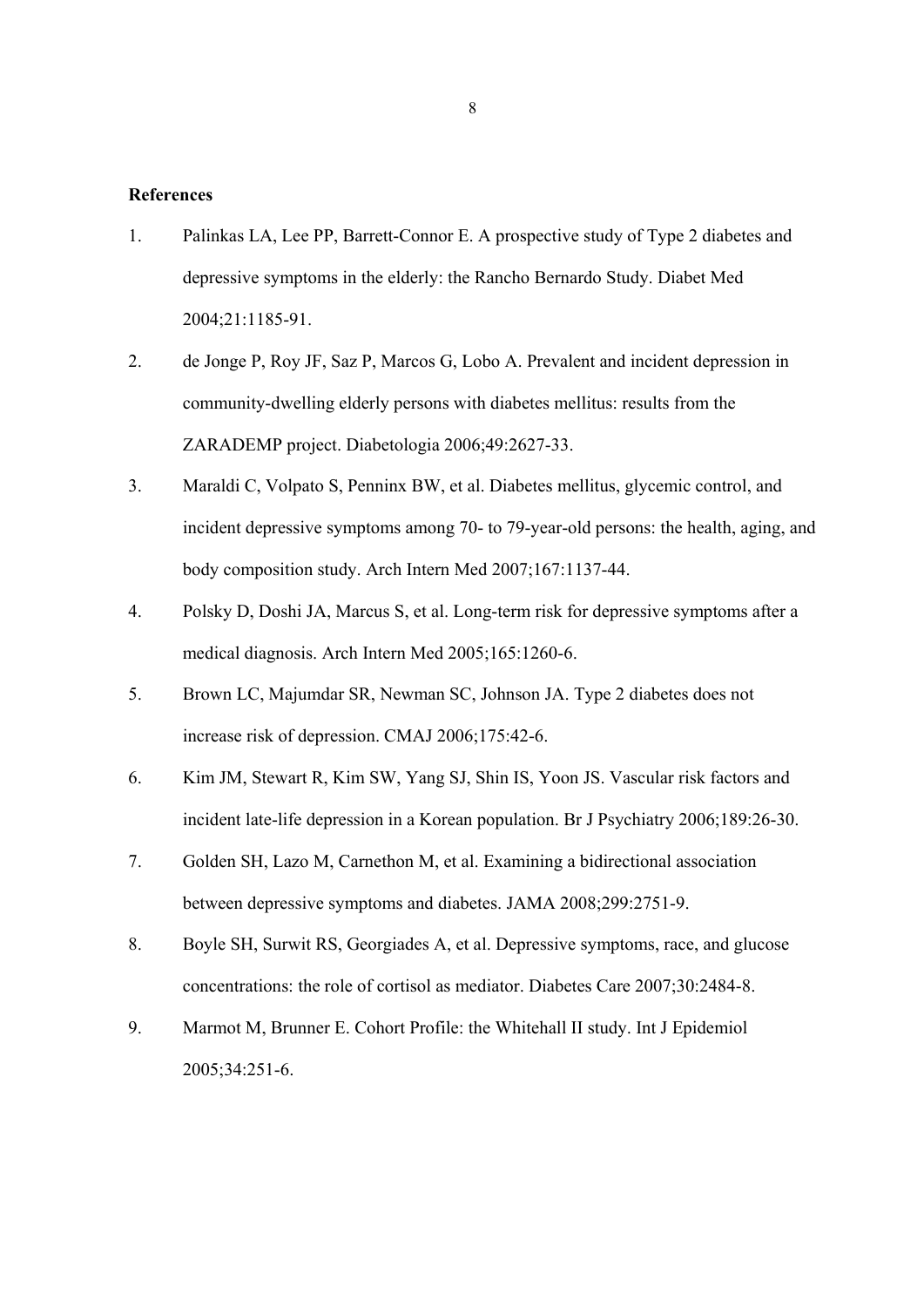- 10. Cooper GR. Methods for determining the amount of glucose in blood. CRC Crit Rev Clin Lab Sci 1973;4:101-45.
- 11. Astles JR, Sedor FA, Toffaletti JG. Evaluation of the YSI 2300 glucose analyzer: algorithm-corrected results are accurate and specific. Clin Biochem 1996;29:27-31.
- 12. Report of the expert committee on the diagnosis and classification of diabetes mellitus. Diabetes Care 2003;26 Suppl 1:S5-20.
- 13. Radloff LS, Locke BZ. Center for Epidemiologic Studies Depression Scale (CES-D). In: Rush AJ, ed. Handbook of Psychiatric Measures. Washington, DC: American Psychiatric Association, 2000:523-526.
- 14. Fisher L, Chesla CA, Mullan JT, Skaff MM, Kanter RA. Contributors to depression in Latino and European-American patients with type 2 diabetes. Diabetes Care 2001;24:1751-7.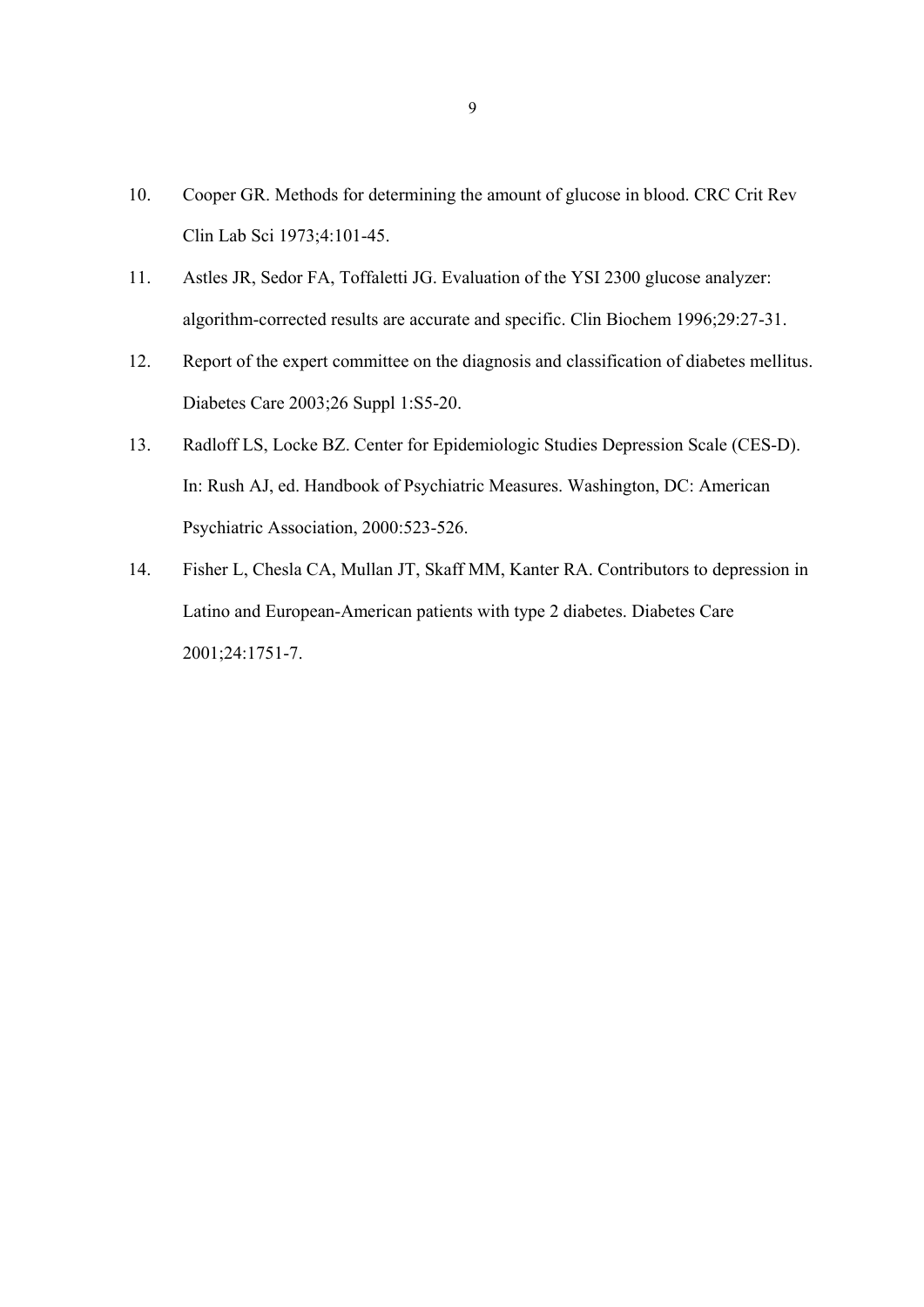FIGURE LEGENDS

**Figure 1.** Age, Sex and Etnicity/Race Adjusted Associations of Fasting Glucose (A), 2-hour Postload Glucose (B) and Glycated Hemoglobin (C) with Depression Assessed by the Center for Epidemiologic Studies Depression scale (CES-D).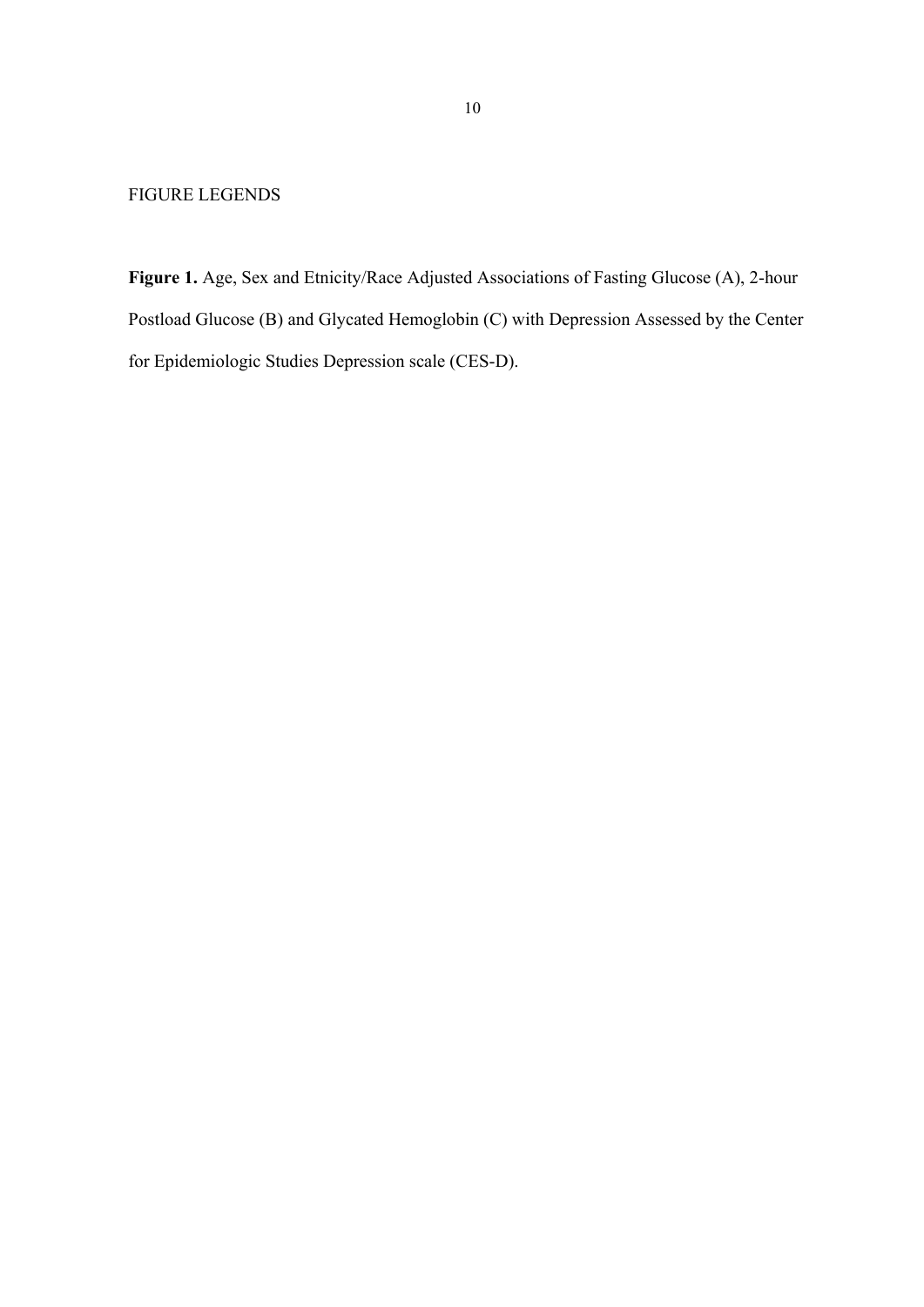